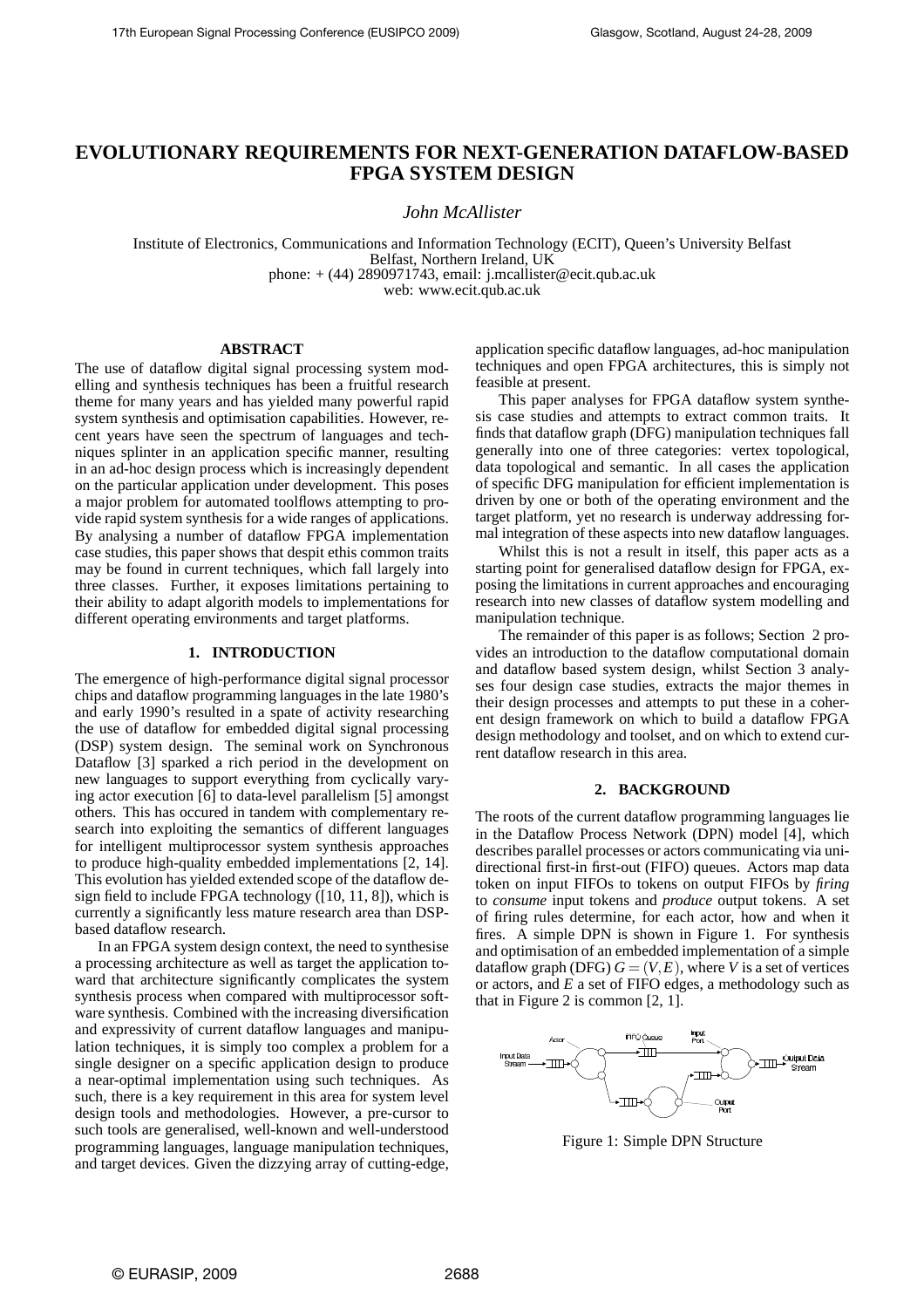

Figure 2: Rapid Software Synthesis from DFGs

*Algorithm* level manipulations change the structure of the algorithm topology itself by manipulating the topological arrangement of actors and edges. The subsequent *graph balancing* manipulates the numbers of firings of each actor to ensure, if possible, bounded memory execution or to manipulate the number of firings for efficient implementation and minimisation of run-time overheads (e.g. the blocking schedules of [3]).

Having determined the number of actor firings in an iteration of the schedule, these are *clustered* into groups of one of more firings for scheduling. This balance of the clustering operation can influence the run-time efficiency of the implementation and the memory requirements [14]. Optimisations at the *Scheduling* and *Code Generation* levels order the execution of clusters of actors, and have the ability to negate the effectiveness of optimisations at the higher levels. For instance, in the case where low data memory requirements are paramount, if actors are gathered into a small cluster at the previous level, it is a requirement of this step to interleave the schedule of the implementation such that source and destination cluster instantiations are interleaved, such that the intermediate FIFO buffer memories may be reused. Alternatively, if small instruction memory is of paramount importance, the clustering step must create large clusters of actor firings such that the scheduler must then created looped schedules, which may be efficiently implementation by looped code produced by the code generator [2].

Such an approach is difficult to extend to FPGA systems, where structure as much as behavior must be manipulated. For multiprocessor implementation it is the firing of an actor, rather than the presence of an actor on the DFG itself which is relevant. This may not be the case for FPGA design, where manipulating the graph topology itself via various transformations may provide more designer control of the implementation structure [10, 9, 8, 12]. Furthermore, in the literal context in which DFG structures are translated to coarse grained dedicated hardware on FPGA, although some graph manipulation techniques such as loop skewing in Compaan [10] do allow schedule manipulation of the implementation, it is difficult to judge how effective this may be in Globally Asynchronous, Locally Synchronous (GALS) architectures. As such the 'standard' FPGA dataflow design approach, if it exists, is quite different from that above, placing an emphasis on structure as much as behaviour.

Consider also the place of dataflow languages in FPGA system design processes such as Function-Architecture Codesign (FAC), Figure 3 [15]. In such a design process there is an iterative loop beginning with algorithm specification, followed by mutual refinement of the algorithm and architecture from a set of components until a satisfactory functional/realtime performance point is met. Whilst dataflow is an excellent choice for algorithm specification, there are three major problems with its use in such a design strategy:

• Modern dataflow languages and manipulation techniques are increasingly becoming application specific and adhoc. there is no way to integrate such random manipulation into a toolset for general use.

- Whilst the environment in which an algorithm operates pervades every facet of the algorithm, from filter lengths and numerical representation, there is no mechanism in modern dataflow languages to support parameterisation of the algorithm in terms of environment characteristics (e.g. Signal to Noise Ratio (SNR))
- Whilst the manipulation of the algorithm is dependent on the capabilities of the target platform, there is no way to incorporate these attributes into the dataflow specification during refinement



Figure 3: Function-Architecture Codesign

In short, whilst dataflow is good for specifying algorithm behaviour, it cannot be the backbone of an entire design process. Whilst they are all dataflow design processes, tools such as Compaan/Laura [10], ESPAM [11], Owen [8] and Labview FPGA all apply seemingly ad-hoc optimisation techniques to their algorithm inputs. Section 3 attempts to establishcommon traits in FPGA application synthesis approaches by examining four FPGA dataflow application synthesis examples.

#### **3. DATAFLOW-BASED SYSTEM DESIGN**

#### **3.1 Case Studies**

To illustrate the varying nature of the transformations applied, four case studies are used.

- a Normalised Lattice Filter (NLF) Bank [9]
- a 128-channel Fixed Beamformer (FxBF) [8]
- a Motion Estimation (ME) operation as part of an image processing application [12]
- a multi-channel variable length FFT [13]

The NLF and FxBF applications are modelled using the MADF computational domain [9], with the DFGs shown in Figures 4 and 5 respectively. A block diagram of the ME is shown in Figure 6.



Figure 4: NLF MASDF Graph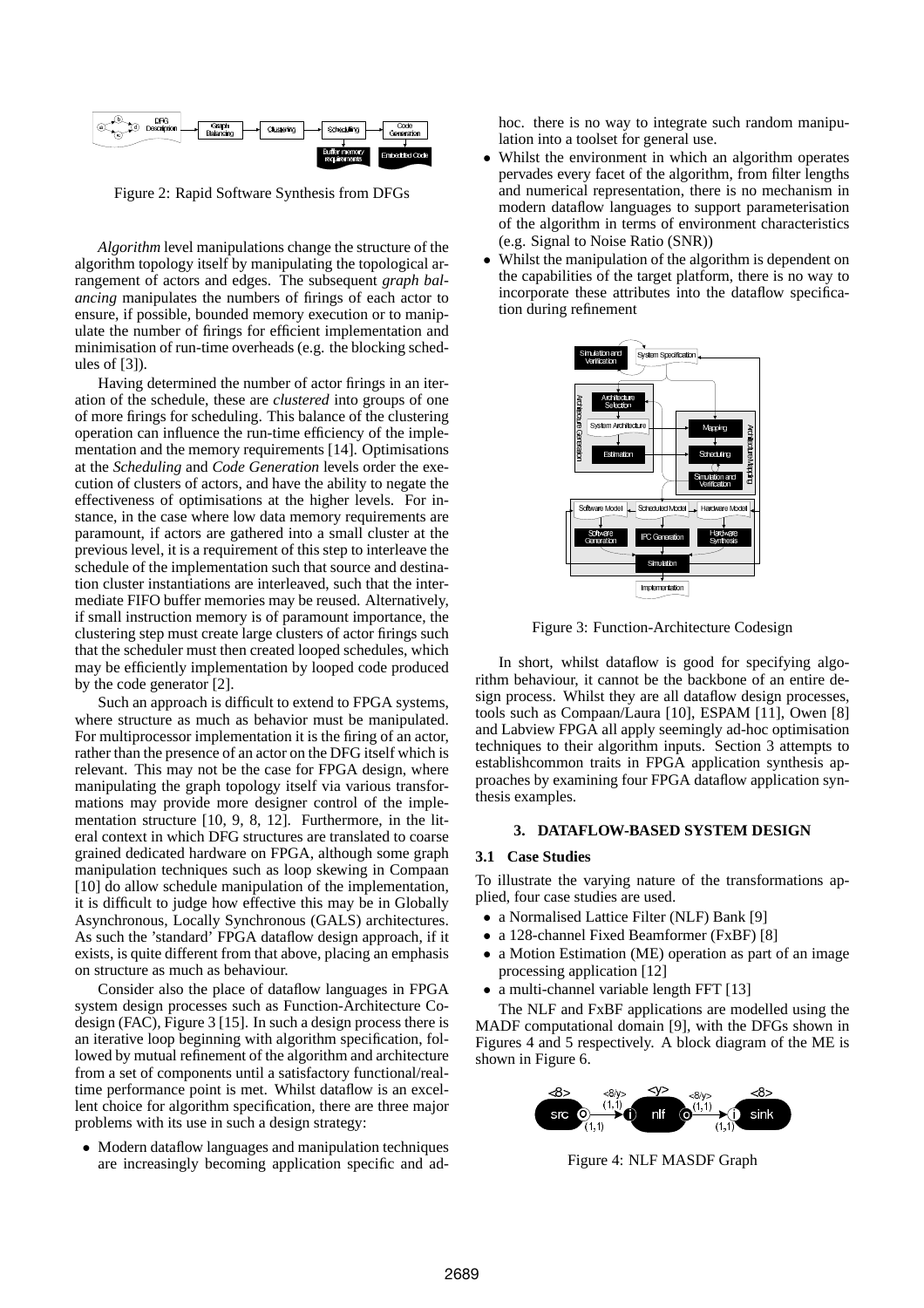



Figure 6: ME Block Diagram

In each subsequent section, the application of a different class of transformation to one or more of the examples, and the resulting influence on certain aspects of implementation efficiency, are outlined.

#### **3.2 Vertex Topological Manipulation**

Vertex Topological Manipulation describes a class of transforms employed to explicitly alter the number of vertices and edges in the DFG. In current dataflow-based FPGA design methodologies such as Compaan/Laura [10] or Mor [8], this variation in the topology of a graph is frequently used to control the number of components in the FPGA implementation, and as such has a strong influence on resource requirements and throughput of the implementation.

Consider the FxBF application; for an *N*-channel beamformer MADF graph as given in Figure 5, *N DRx* and *multK* actors are required. However, to implement the DRx and multK actors may require only *M* cores, where  $1 \leq M \leq N$ , with each DRx and multK core processing  $\frac{N}{M}$  channels of data. Accordingly, the MADF graph for the FxBF in Figure 5 which has as many DRx and multK actors as channels processed currently, can be adapted to express this variability by introducing the factor *M* into the graph, as shown in Figure 7. Given this control, the DFG topology can then be synthesised toward an FPGA implementation. The results of such a synthesis operation, for varying values of *M* are shown in Table 1 for  $N = 128$ .



Figure 7: Modified FxBF MADF Graph

Likewise, for the NLF filter bank in Figure 4, for 8 channels of data  $1 \le y \le 8$  cores may be utilised, each of which processes  $\frac{8}{y}$  channels of data. Again, the parameter *y* has been specifically integrated into the MADF graph to control number of cores, allowing the graph to be synthesised to an FPGA implementation. The results of this synthesis, for varying values of y are shown in Table 2.

| M | <b>LUTs</b> | <b>Multipliers</b> | <b>Throughput</b> (MSamples/S) |
|---|-------------|--------------------|--------------------------------|
|   | 28069       | QQ.                | 1.45                           |
|   | 29392       | 198                | 3.18                           |
|   | 33130       | 396                | 6.19                           |

Table 1: FxBF Synthesis Results

| <b>LUTs</b> | <b>Multipliers</b> | <b>Throughput</b> (MSamples/S) |
|-------------|--------------------|--------------------------------|
| 1472        | 312                | 397.4                          |
| 368         | 78                 | 377.9                          |
| 393         | 39                 | 208.6                          |

Table 2: NLF Synthesis Results

In both these cases the value of such optimisation to controlling implementation resource and throughput is obvious. For the FxBF application manipulating the number of cores has enabled firstly a complex 128-channel fixed beamformer to be implemented on a resource constrained device (a Virtex II Pro 100 - which is full for option  $M = 4$ ) and provides regular and predictable variation in resource and throughput by varying *M*. In the NLF designthe ability to manipulate the number of cores has enabled the exposition of a scenario whereby the 2 core version  $(y=2)$  can achieve similiar throughput to the 8 core version, with only a fraction of the hardware resource. Given the specific computational redundancy in the NLF, this kind of topological manipulation has significantly increased the operational efficiency of these components (by a factor of 3.9). Furthermore, manipulation of the parameter y has enabled the required host device complexity to drop reduce by an order of magnitude - from a Virtex II Pro 70 to a Virtex II Pro 7).

It is clear that the actualy values of *M* chosen is highly dependent on the environment in which the algorithm operates (to define the required throughput) and the target device toward which the implementation is to be targetted (which defines the available resource).

#### **3.3 Data Topological Manipulation**

Dataflow decrees that DFG edges are traversed by data tokens, which are atomic units composed of multiple data words. Data Topological Manipulation describes a class of transformations which explore the design space trading-off token and data-word characteristics.

In the study of a multi-channel, variable point-size FFT operator in [13], a new type of dataflow optimisation has arisen. The FFT, which processes two streams of input data, which has a dynamic range as shown in Figure 8. The size of each data word is determined by the worst case dynamic range, however as Figure 8 shows, the majority of the data is within a dynamic range of less than 50% of the maximum. As such, in the majority of cases, the data words processed by the core are oversized and do not contain enough valid information to justify the defined wordsize for the majority of samples. Given the fixed-point arithmetic exploited in this design, it is possible then to collapse multiple of the input data streams into a single data word (Figure 9), enabling a new kind of sub-token design space where the dimensions of the tokens are traded-off with the dataword capacity.

The result of this optimisation in the context of this FFT system design are stark, and given in Table 3. As this shows, despite modest resource savings (around 12.5% in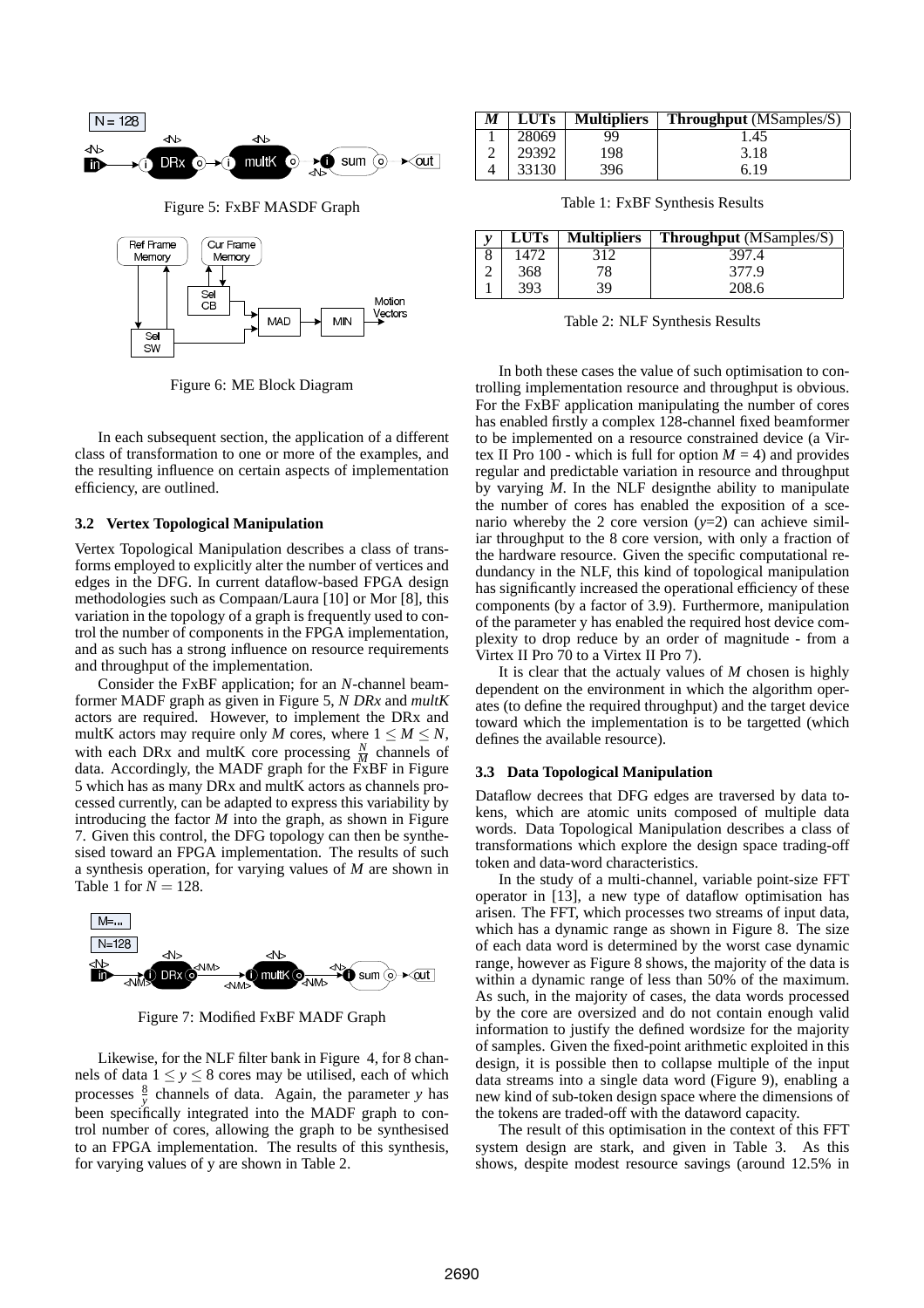

Figure 8: FFT Input Data Dynamic Range



Figure 9: FFT Data Word Packing

programmable logic cost and 50% in multiplier cost) between the dual channel original version (2FFT) and the compressed new core (FFT2), the real gains are to be found in power consumption reduction, with highly impressive 55.6% and 50.6% reduction in power consumption for two sample radar datasets (PC1 and PC2 respectively).

|                  | <b>LUTs</b> | <b>Mults</b> | PC <sub>1</sub> | PC <sub>2</sub> | <b>Throughput</b> |
|------------------|-------------|--------------|-----------------|-----------------|-------------------|
|                  |             |              | (mW)            | (mW)            | (MSamples/S)      |
| 2FFT             | 2780        | 18           | 916             | 873             | 1600              |
| FFT <sub>2</sub> | 2421        | q            | 407             | 431             | 1600              |

Table 3: FFT Power Consumption Synthesis Results

The value of this kind of exploration for power consumption optimisation is, as such, obvious. However, again the applicability of this transformation and it's effect is highly dependent on the particular nature of the environment in which the FFT operator resides - from the viewpoints of the fact that the underutilisation of the dynamic range of the dataword and the fact that the dynamic range is sufficiently small to enable efficient fixed-point arithmetic to be used in the first place.

#### **3.4 Semantic Manipulation**

Dataflow modelling domains such as CSDF [6] and CSDF-SC [7] are specialities of the simpler dataflow domains since they manipulate the firing semantics of an actor and the token production/consumption characteristics applicable to those semantics. For instance, CSDF generalises the single firing rule semantics and constant integer thresholds of SDF actors to cyclically variable firing rules and thresholds. This enables cyclically changing behaviour to be included in DFGs without sacrificing the advantageous compile-time properties of SDF [6]. The Semantic Manipulation class describes a class of transforms which manipulate these characteristics for FPGA implementation optimisation and these are widely exploited in approaches such as Compaan and Mor.This semantic manipulation may be applied, for instance, to reduce communications bandwidth by promoting data reuse or manipulate the nature of the communications bandwidth (e.g. bulk or small data transfers) [14].

As an illustration of the application of this technique to FPGA architectures, consider the design of a ME actor for image processing appications (see Section 3). The relatively large token dimensions in this situation, encapsulating entire video frames, means that despite the relatively low token processing rate (30 frames/s) that high communications bandwidth is required in tandem with relatively large storage capacity.

From the starting point of the ME block diagram, a CSDF specification can be constructed, as in Figure 10(a). The major problem with implementing this model is that the combination of high communications bandwidth and large size of the storage required for the current and reference frames (Figure 10(c)) to be supplied to actors *A* and *B* in Figure 10(a). This results in the situation where implementation as-is is impossible since the use of large off-chip storage to meet the memory size demands cannot meet the high bandwidth requirements [12]. By refinements of this model into the CSDF-SC domain [7], to enable data reuse and consumption without removal of the token from the incoming FIFO, this DFG may be refined to that of Figure 10(b). This has an accompanying memory hierarchy as given in Figure 10(d), which is implementable on a standard FPGA platform.



Figure 10: ME Memory Requirements

This kind of optimisation has a profound impact on the communications mechanisms in the implementation, reducing off-chip bandwdith requirements by almost three orders of magnitude, from 3.3.GB/s to less than 4 MB/s, whilst keeping smaller, higher bandwdith portions of the algorithm closer to the datapath, making a previously infeasible implementation possible. Similarly the interleaved/block processing variability implemented by Mor in the NLF and FxBF examples ([9] and [8] respectively) fall into this domain of transformation.